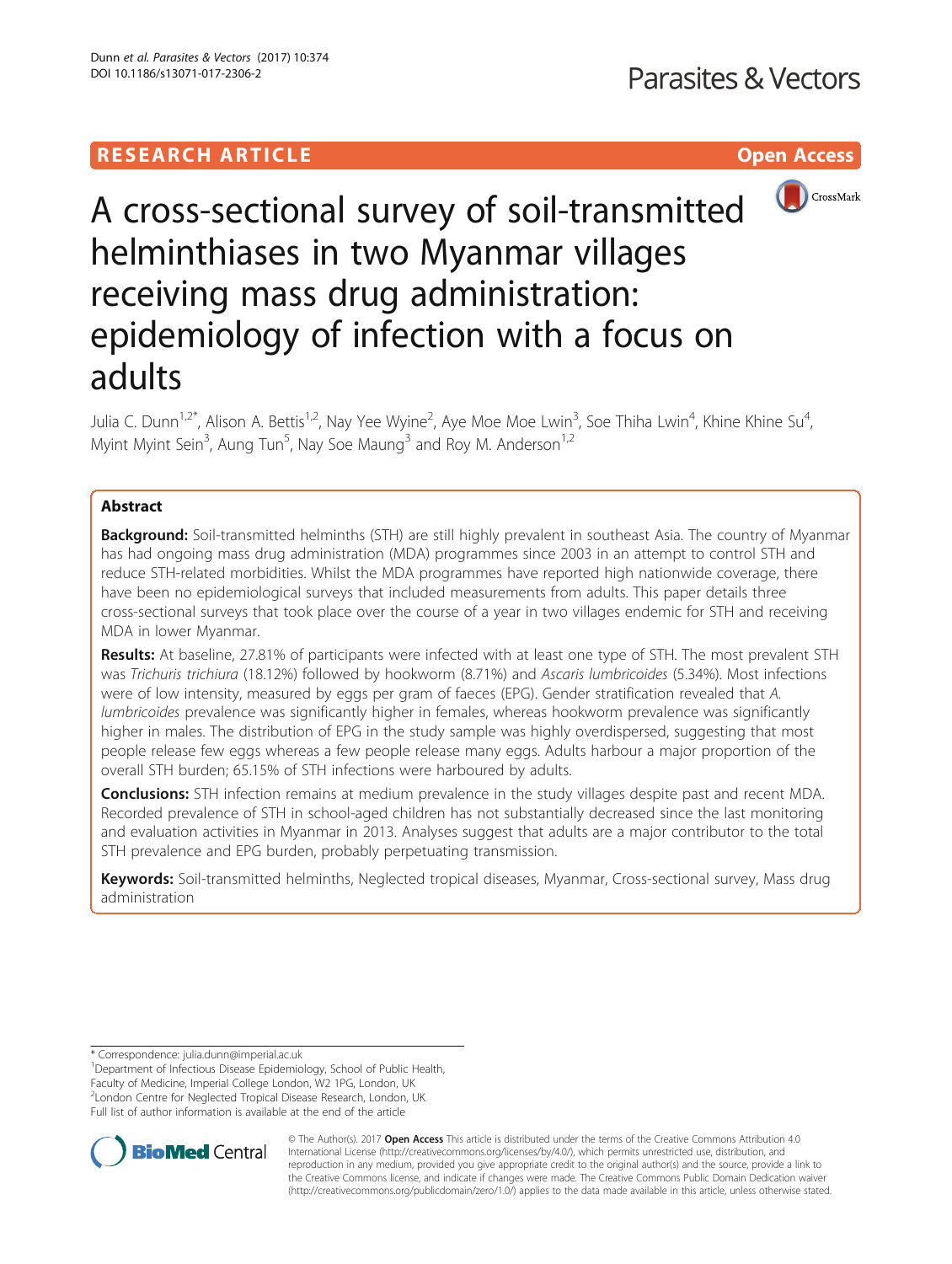## Background

Soil-transmitted helminths (STH) are a group of intestinal nematodes with direct life-cycles. There are four main species that cause disease in humans; Ascaris lumbricoides (roundworm), Trichuris trichiura (whipworm) and the hookworms (Necator americanus and Ancylostoma duodenale). The World Health Organization (WHO) designates STH infections as neglected tropical diseases (NTDs) and estimates that they affect more than 1.4 billion people worldwide [[1\]](#page-9-0). STH infection causes low mortality, but chronic and repeated infection from childhood can lead to malnutrition, mental deficits, and physical and intellectual growth impairment [[2](#page-9-0)]. An estimated 5.18 million disability-adjusted life years (DALYs) have been attributed to STH infection [\[3](#page-9-0)].

The control method for STH recommended by the WHO is mass drug administration (MDA) to those most likely to suffer heavy infection and the concomitant morbidity. The current strategy consists of treating school-aged children (SAC, aged 5–14 years old) and preschool-aged children (pre-SAC, aged 2–4 years old), regardless of their infection status, with the anthelminthic drugs albendazole or mebendazole [\[4](#page-9-0)]. The London Declaration on NTDs included a pledge that these two anthelminthic drugs will be donated by the manufacturing companies (GlaxoSmithKline and Johnson & Johnson, respectively) until at least 2020 [\[5](#page-9-0)]. The WHO target for STH MDA is for endemic countries to achieve 75% treatment coverage of pre-SAC and SAC by 2020 [\[6\]](#page-9-0). Global coverage has greatly increased over the past decade, but has not yet reached the 75% goal. Recent mathematical modelling studies of STH transmission and the effect of MDA on transmission have concluded that STH cannot be eliminated by MDA programmes targeting pre-SAC and SAC alone, adults must also be treated and at high coverage levels, especially in areas where hookworm is the dominant infection [[7, 8\]](#page-9-0).

A spatial epidemiology review by Pullan et al. [\[3](#page-9-0)] concluded that the region with the highest prevalence of STH infection is southeast Asia. Myanmar is a low to middle income country in the southeast Asia region and has a history of epidemiological research on STH infection and control [\[9](#page-9-0)]. Myanmar currently has government-run MDA programmes in place for both STH and lymphatic filariasis (LF) treatment. STH MDA takes place in August, treating all SAC with albendazole. LF MDA takes place in December or January (dependent on when the drugs arrive in-country), treating the whole eligible community with albendazole and diethylcarbamazine citrate (DEC). From these overlapping programmes, pre-SAC and adults receive annual albendazole treatment and SAC receive biannual albendazole treatment. The most recent data reported to the

WHO PCT databank by the Myanmar government have national pre-SAC MDA coverage at 95.45% and SAC coverage at 99.18% for 2015 [[10\]](#page-9-0). In 1984, Hlaing et al. [[11\]](#page-9-0) found A. *lumbricoides* in 77.1% of a village community in the Yangon (then Rangoon) region. Since the Hlaing et al. study, all epidemiology studies in Myanmar have focussed on SAC. A national survey conducted in 2002–2003 recorded 48.5% A. lumbricoides, 57.5% T. trichiura and 6.5% hookworm in 1000 SAC [\[12\]](#page-9-0). MDA began immediately after this survey in 2003 [[10\]](#page-9-0). By 2013, these had decreased to 5.8% A. lumbricoides, 18.6% T. trichiura and 0.3% hookworm [\[13](#page-9-0)]. Another study, also in 2013, focussed on SAC in the Yangon Region, found similar prevalence of each STH [[14](#page-9-0)].

The epidemiology study presented in this paper aims to examine the current epidemiological pattern of STH infection and the effect of MDA in two villages in lower Myanmar. This paper details the methods employed in the study but focusses on the results of the first crosssectional study survey only. This includes the demography of the study villages, determining the prevalence and mean infection intensity (measured by eggs per gram of faeces, EPG) of each STH, the age distribution of STH infection and how infection is dispersed within the study sample. Particular attention is given to infection in adults, as this age group has been under sampled for STH research in Myanmar since MDA started. The primary aims of this epidemiological study are to provide a more complete population-based picture of current STH infection after a period of exposure to MDA and to further understand the factors that result in transmission persistence despite high reported MDA coverage. The STROBE framework for observational studies was followed for this manuscript and the statement is included as Additional file [1](#page-8-0).

## Methods

## Study sites

Study sites were chosen by the criteria of (i) their accessibility throughout the year; (ii) a minimum population size of 600 people; (iii) whether the population was stable in composition and size; and (iv) the level of cooperation provided by village leaders and health personnel. Udo village, Taikkyi township, Yangon Region and Kyee Kan Theik village, Nyaung Don township, Ayeyarwaddy Region were selected as study sites. Udo village is in a peri-urban area, located on the Pyay Road that runs north from Yangon to Pyay. Kyee Kan Theik village is in a rural area and is at high risk of flooding during the rainy season due to its proximity to the Irrawaddy River. Both villages are classed as part of the "delta region" [[15\]](#page-9-0) where the climate is tropical and humid. The mean annual temperature of the delta region is 32 °C and the average annual rainfall is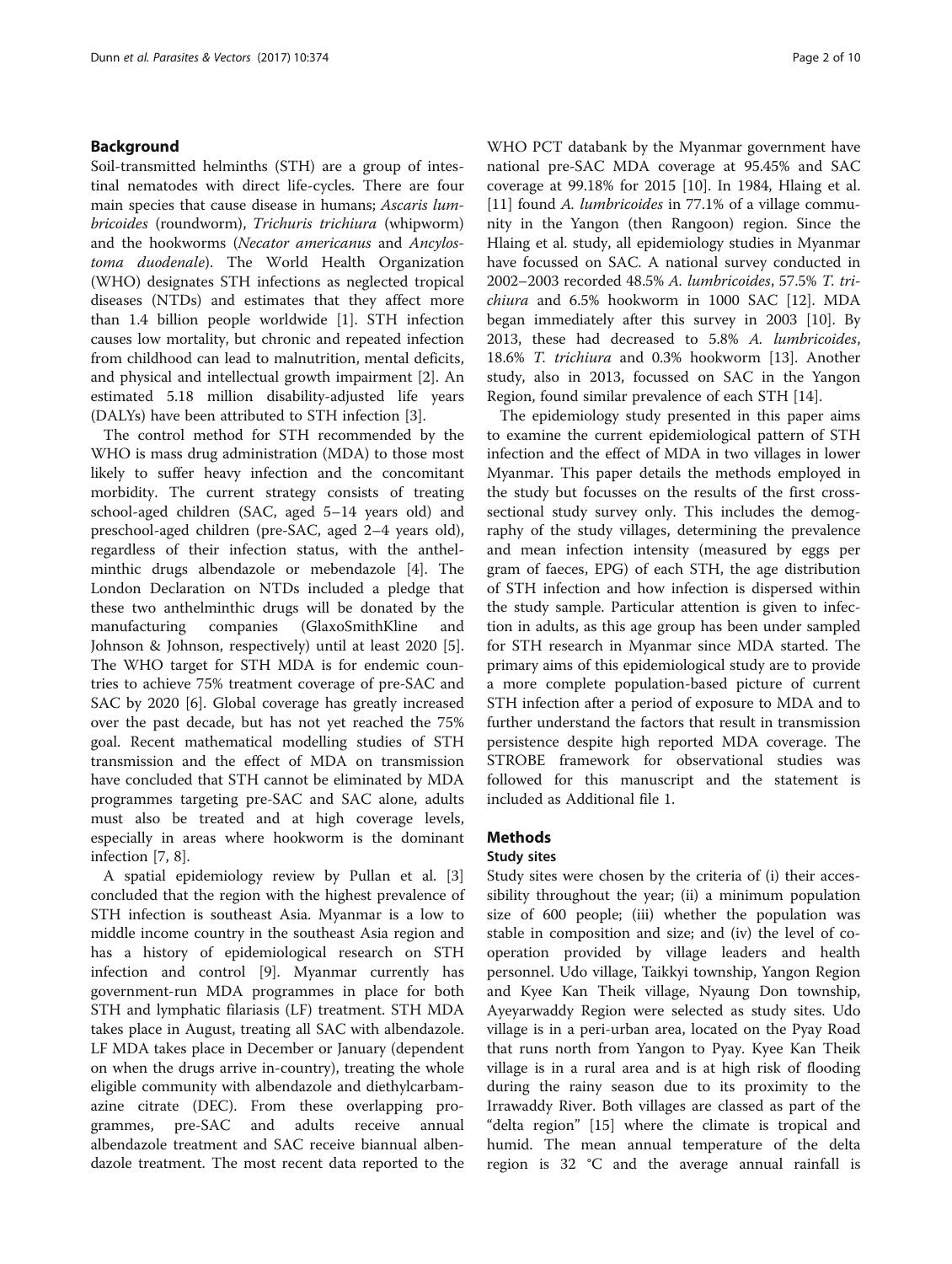2500 mm; the rainy season lasts from May to early October. There are approximately 237 households in Udo village, with an average of 4.9 people per household, and 355 households in Kyee Kan Theik village, with an average of 4.5 people per household. The main form of employment for both villages is farming and agriculture (as is typical in much of rural Myanmar), followed by self-employment in small shops and family-run businesses. Figure 1 shows the location of the villages in Myanmar and the location of the village households as determined by Global Positioning System (GPS) coordinates.

## Study participants

In June 2015, a demographic survey and census were completed in the two study villages. Village residents had the study methods and aims described to them, and were asked if they would consent to participate in the study. Individuals that fulfilled the inclusion criteria (informed written consent provided, over two years of age, not pregnant/breastfeeding and permanent residents of the village) were grouped into households, and households were chosen for the study by random selection. Children under two years old and pregnant women were excluded as albendazole has not been approved for use in these groups [[16](#page-9-0)].

Since there was no prior data on STH prevalence in these villages, a sample size was determined by the

number of stool specimens the laboratory team could process during the allotted study time and, factoring in an estimated 20% loss to follow-up, this came to approximately 1000 people. Using the final achieved sample size and recorded STH prevalence, the error calculated was 3.29% at the two-sided 5% significance level (Additional file [2\)](#page-8-0). Study participation (participants with completed surveys and a recorded Kato-Katz result) for the first, second and third survey was 72.88%, 68.17% and 67.45%, respectively. Whilst the study methods were clearly explained before consent was sought, some participants experienced fatigue with the study and did not wish to take albendazole or collect faeces, at which point they were classed as "lost to follow-up" (Additional file [3:](#page-8-0) Figure S1). All participants had a unique ID code assigned to them so that their data could be longitudinally linked between surveys and remain confidential.

#### Data collection

The study comprised of three data collection surveys, in August 2015 (first survey), December 2015 (second survey) and June 2016 (third survey) (Additional file [4](#page-8-0): Figure S2). The first two surveys coincided with the government MDA rounds and the final survey was conducted two months before the MDA round due to study time restrictions. Participants that were randomly selected after the census stage were followed up in each survey to collect longitudinal data. In each study survey,

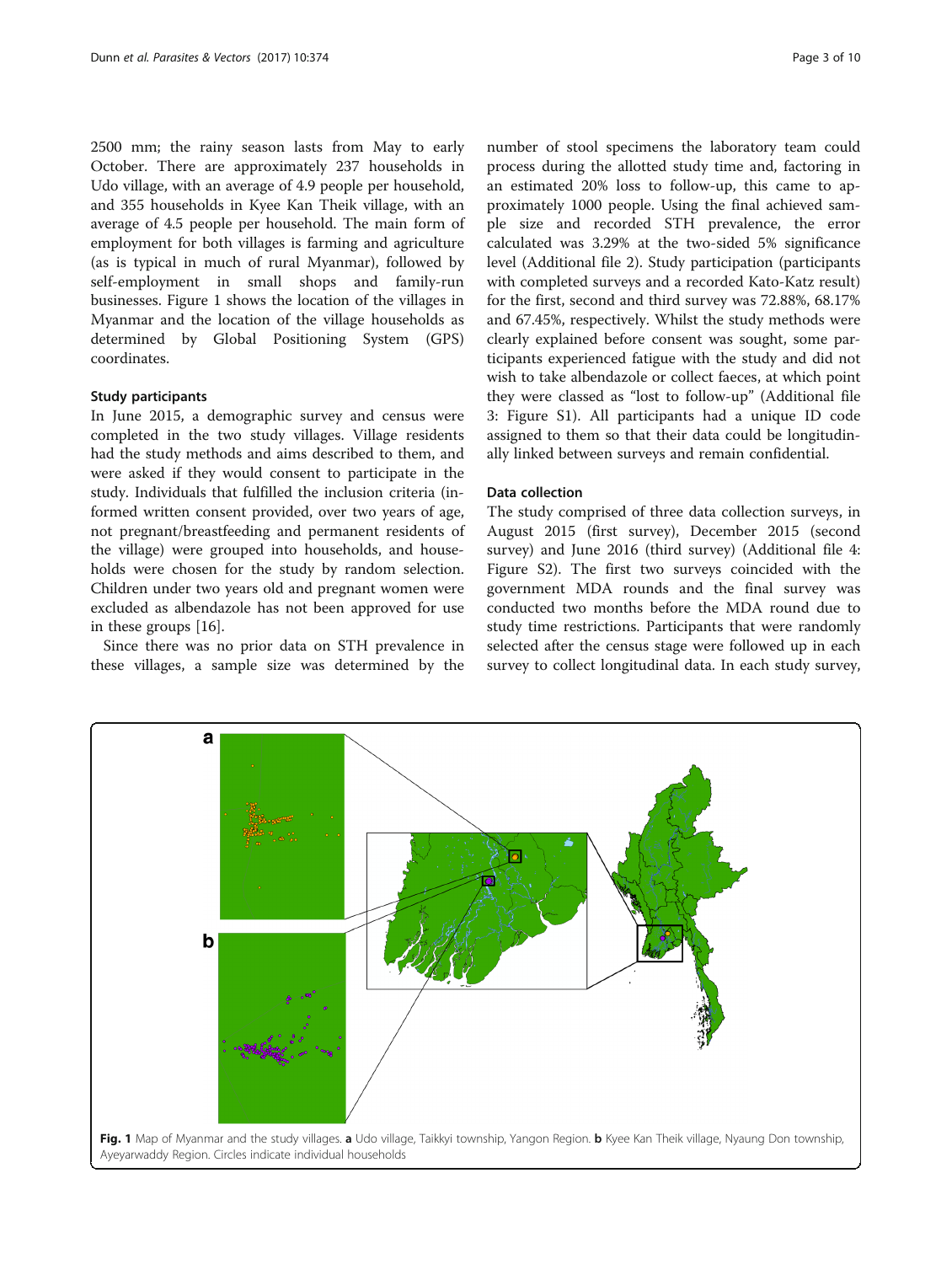participants were asked to complete a questionnaire on STH knowledge, attitudes and practice (KAP) and MDA compliance ("epidemiology survey"). Each participant provided a small stool specimen which was assessed for STH infection by the Kato-Katz method [\[17](#page-9-0)]. All thicksmear slides were prepared and read on the same day as collection. The slides were read within one hour of preparation to identify hookworm eggs, and then read again for A. lumbricoides and T. trichiura eggs one to two hours after slide preparation to allow the slides to clear. Due to time constraints, only one slide was examined for each participant. For quality control purposes, a random 10% of slides were re-read by a second laboratory technician. Of the re-read slides, 97.87%, 80.85% and 87.23% were in agreement (within the same WHO intensity group) for A. lumbricoides, T. trichiura and hookworm, respectively. The species of hookworm was not differentiated. STH infection data were recorded as egg counts and were multiplied by 24 to give EPG. All participants were treated with anthelminthics after stool collection; albendazole only in the first survey and the third survey, albendazole and DEC in the second survey. The rest of the community were treated at the same time as the study surveys by the government MDA programme.

#### Statistical analysis

Data for the following analyses were from all participants with a recorded Kato-Katz result in the first survey (August 2015). Data from the two villages were merged and analysed together. Subsequent reports will focus on the longitudinal data from all three surveys. ArcGIS software (ArcMap 10.2.2, ESRI, Redlands, CA, USA), Microsoft Excel 2010 (Microsoft, Redmond, WA, USA) and RStudio (R version 3.0.1, Vienna, Austria) were used to generate the figures. RStudio was also used for the following statistical analyses. Confidence intervals (CIs) for mean prevalence within age groups were calculated using the Clopper-Pearson method. Adjusted bootstrap percentiles (BCa) for mean EPG within age groups were calculated using the "boot" package. EPG results were grouped by the WHO recommended intensity groupings into low, medium and high intensity of infection [\[4](#page-9-0)]. Chi-square tests were used to analyse association between categorical variables (e.g. gender and age group) and binary (e.g. STH prevalence) or categorical variables. Kruskall-Wallis tests were used to analyse associations between categorical variables and negative binomially distributed continuous variables (EPG). The null hypothesis for both tests was that there would be no statistically significant difference in the outcome variable between the groups of the explanatory variable. The statistical significance level was set at  $P < 0.05$ . To analyse the relationship between egg count (the number of eggs counted in the faecal sample for each participant) mean and variance, egg count data were log-transformed. All means presented are arithmetic means, unless stated otherwise.

## Results

## Participant characteristics

Overall, there were 712 participants from 251 households who had Kato-Katz data in the first survey. The age distribution of the sampled participants closely matches the overall demography of the study villages (Additional file [5:](#page-8-0) Figure S3). However, in comparison to the national age distribution as reported by the 2014 Population and Housing Census of Myanmar [\[18](#page-9-0)], young adults, especially 15–19 year olds, were under sampled and 2–9 year olds were over sampled. Table [1](#page-4-0) presents demographic and socioeconomic characteristics of sampled study participants.

### Prevalence of STH infection

The prevalence of infection with at least one STH was 27.81% (198/712). Trichuris trichiura was the most prevalent STH in both villages with a prevalence of 18.12% followed by hookworm (8.71%) and A. lumbricoides (5.34%). Prevalence of A. lumbricoides and T. trichiura peaked in the 5–14 years old age group and decreased over the older age groups (Table [2\)](#page-5-0). However, prevalence of hookworm was lower in the pre-SAC and SAC age groups, increasing with age and peaking in 25– 39 years old. The difference in prevalence between age groups was statistically significant for each STH species (A. lumbricoides:  $\chi^2$  = 11.45, P < 0.05; T. trichiura:  $\chi^2$  = 24.97, P < 0.0001; hookworm:  $\chi^2$  = 18.23, P < 0.01). Males and females had similar prevalence of any STH infection (28.44 and 27.27%, respectively,  $\chi^2$  = 0.07,  $P = 0.79$ ). The difference in prevalence between males and females was statistically significant for A. lumbri*coides* (higher prevalence in females,  $\chi^2 = 5.41$ ,  $P < 0.05$ .) and hookworm (higher prevalence in males,  $\chi^2$  = 13.99,  $P < 0.001$ ) but not for *T. trichiura* ( $\chi^2 = 1.73$ ,  $P = 0.19$ ).

#### Intensity of STH infection

Intensity of infection of each STH was recorded as EPG of faeces. The distribution of intensity of infection over the age groups closely resembles the patterns of prevalence (Table [2\)](#page-5-0). Ascaris lumbricoides and T. trichiura mean EPG peaked in the 5–14 age group at 3746.43 EPG and 156.46 EPG, respectively, and decreased in the older age groups. Hookworm intensity peaked in the 25–39 age group at 66.76 EPG but, as opposed to prevalence, EPG was also relatively high in the 2–4 age group. The difference in mean EPG was statistically significant for all age groups (*A. lumbricoides:*  $\chi^2$  = 12.21, *P* < 0.05; T. trichiura:  $\chi^2$  = 27.38, P < 0.0001; hookworm: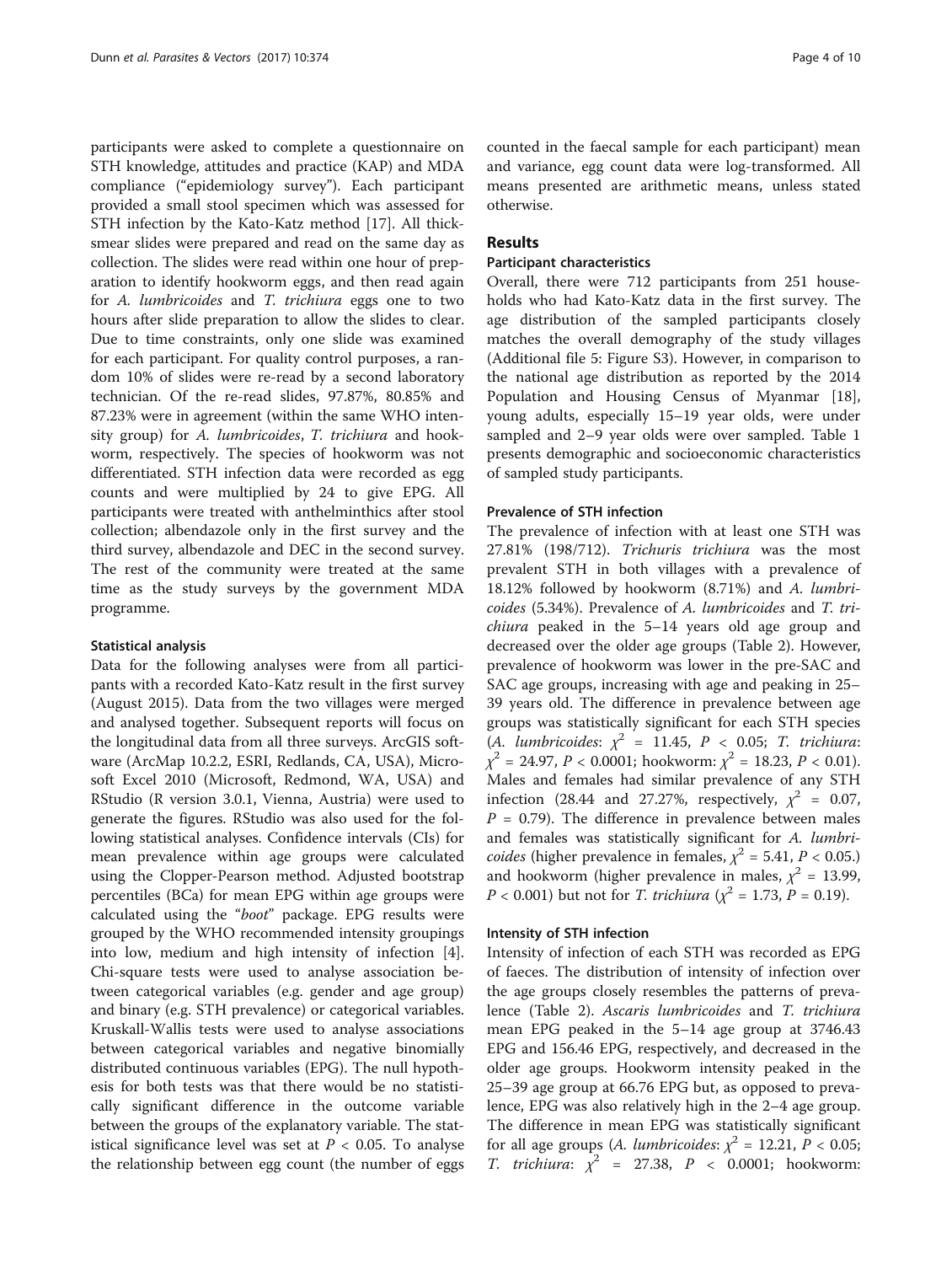### <span id="page-4-0"></span>Table 1 Study participant characteristics

| Characteristic                        |                                  | Udo village      |       | Kyee Kan Theik village |                     |
|---------------------------------------|----------------------------------|------------------|-------|------------------------|---------------------|
|                                       |                                  | $\boldsymbol{n}$ | $\%$  | $\eta$                 | $\%$                |
| Individuals                           |                                  | 305              | 100   | 407                    | 100                 |
| Sex                                   | Male                             | 131              | 42.95 | 196                    | 48.16               |
|                                       | Female                           | 174              | 57.05 | 211                    | 51.84               |
| Age group (years)                     | $2 - 4$                          | 20               | 6.56  | 33                     | 8.11                |
|                                       | $5 - 14$                         | 60               | 19.67 | 98                     | 24.08               |
|                                       | $15 - 24$                        | 36               | 11.80 | 41                     | 10.07               |
|                                       | $25 - 39$                        | 67               | 21.97 | 107                    | 26.29               |
|                                       | $40+$                            | 122              | 40.00 | 128                    | 31.45               |
| Households                            |                                  | 114              | 100   | 137                    | 100                 |
| Household monthly income <sup>a</sup> | $< 50,000$ MMK                   | $\overline{7}$   | 6.14  | 36                     | 26.28               |
|                                       | 50,000-100,000 MMK               | 55               | 48.25 | 64                     | 46.72               |
|                                       | 100,000-500,000 MMK              | 48               | 42.11 | 31                     | 22.63               |
|                                       | > 500,000 MMK                    | $\overline{2}$   | 1.75  | 3                      | 2.19                |
|                                       | Do not know/refused to answer    | $\overline{2}$   | 1.75  | 3                      | 2.19                |
| Overall household sizeb               | $1 - 4$                          | 53               | 46.49 | 79                     | 57.66               |
|                                       | $5 - 8$                          | 58               | 50.88 | 52                     | 37.96               |
|                                       | $9+$                             | 3                | 2.63  | 6                      | 4.38                |
| Main source of water                  | Bottled water                    | 5                | 4.39  | $\overline{0}$         | $\mathsf{O}\xspace$ |
|                                       | Piped water (into home/compound) | 3                | 2.63  | 8                      | 5.84                |
|                                       | Well (protected/unprotected)     | 3                | 2.63  | $\circ$                | $\mathsf{O}\xspace$ |
|                                       | Rain water (covered/uncovered)   | $\mathbb{1}$     | 0.88  | $\circ$                | $\mathbf 0$         |
|                                       | Surface water                    | $\mathbf 0$      | 0.00  | 99                     | 72.26               |
|                                       | Tubewell/borehole                | 100              | 87.72 | 27                     | 19.71               |
|                                       | Public tap                       | 1                | 0.88  | $\mathbf{1}$           | 0.73                |
|                                       | Other                            | $\mathbf{1}$     | 0.88  | $\circ$                | $\mathbf 0$         |
|                                       | Do not know/refused              | $\overline{0}$   | 0     | 2                      | 1.46                |
| Type of toilet                        | <b>Bucket</b>                    | $\overline{2}$   | 1.75  | 11                     | 8.03                |
|                                       | Composting toilet                | 13               | 11.40 | 10                     | 7.30                |
|                                       | Flush toilet                     | 56               | 49.12 | 59                     | 43.06               |
|                                       | Open pit                         | $\mathbf{1}$     | 0.88  | $\overline{2}$         | 1.46                |
|                                       | Pit latrine with slab            | 30               | 26.32 | 46                     | 33.58               |
|                                       | VIP                              | 12               | 10.53 | $\mathsf{Q}$           | 6.57                |

<sup>a</sup>Cumulative income from all members of the household

<sup>b</sup>Including non-participants

Abbreviations: MMK, Myanmar kyats (1 USD to 1111 MMK, June 2015); VIP, ventilated improved pit latrine

 $\chi^2$  = 17.97, P < 0.01). Mean EPG was significantly higher in females for A. lumbricoides ( $\chi^2$  = 6.42, P < 0.05) and significantly higher in males for hookworm ( $\chi^2 = 15.19$ ,  $P < 0.0001$ ). There was no significant difference in T. tri*chiura* EPG between genders ( $\chi^2$  = 2.13, P = 0.14). Most T. trichiura and hookworm infections were classed in the low intensity group (91.47 and 98.39%, respectively). However, A. lumbricoides infections were mostly in the low (42.11%) and medium (47.37%) infection intensity groups.

## Parasite distribution

The distribution of STH eggs in the study sample was overdispersed; for each species, the variance in egg counts (the number of eggs counted in the faecal sample for each participant) within five-year age groups was consistently larger than the mean egg count (Fig. [2](#page-6-0)). When plotting the relationship between egg count mean and variance, if the linear regression line gradient coefficient is larger than one (or larger than zero when the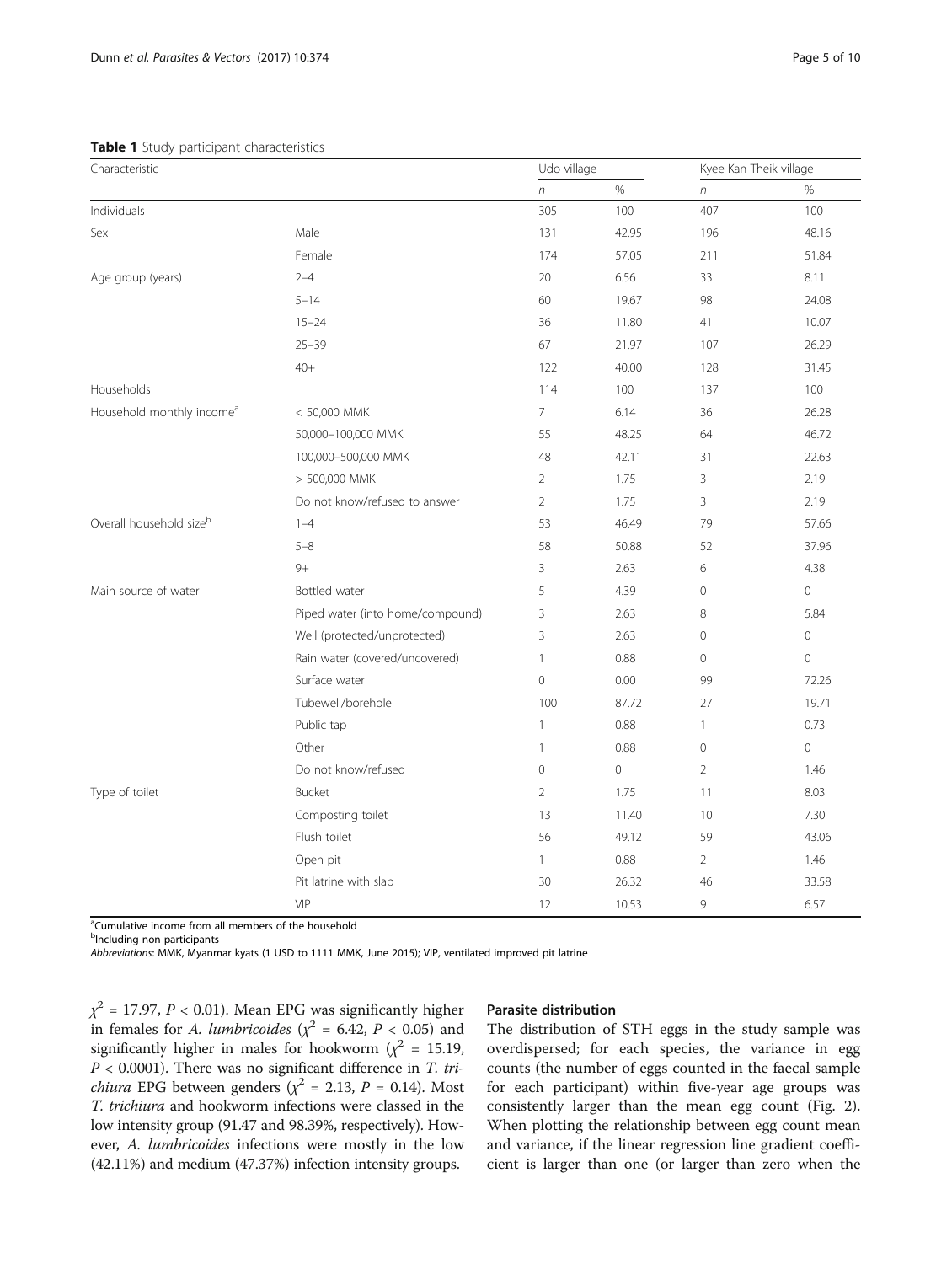|                       |              |   | Any STH        |                                                                 | Ascaris lumbricoides                                                                                 |                                                                                  |                | Trichuris trichiura |                                                                                       | Hookworm     |                     |
|-----------------------|--------------|---|----------------|-----------------------------------------------------------------|------------------------------------------------------------------------------------------------------|----------------------------------------------------------------------------------|----------------|---------------------|---------------------------------------------------------------------------------------|--------------|---------------------|
|                       |              | C | $\overline{a}$ | % (95% CI) <sup>a</sup>                                         | 95% CI)<br>$n \approx 0$                                                                             | Mean EPG<br>$(95%$ CI)                                                           | $\overline{a}$ | % (95% CI)          | Mean EPG<br>$(95%$ CI)                                                                | n % (95% Cl) | Mean EPG (95% CI)   |
| <b>Overall</b>        |              |   |                | 712 198 27.81 (24.54-31.26) 38 5.34 (3.80-7.25)                 |                                                                                                      | 1173.40 (610.36-2712.98)                                                         |                |                     | 129 18.12 (15.36-21.15) 66.27 (45.97-103.08) 62 8.71 (6.74-11.02)                     |              | 33.88 (20.56-73.34) |
| Sex                   | Male         |   |                | 385 93 28.44 (23.61-33.66) 10 3.06 (1.48-5.55)                  |                                                                                                      | 203.82 (72.36-592.41)                                                            |                |                     | 52 15.90 (12.11-20.32) 42.20 (26.47-69.77) 43 13.15 (9.68-17.30) 63.78 (35.89-145.84) |              |                     |
|                       |              |   |                |                                                                 |                                                                                                      | Female 327 105 27.27 (22.88-32.01) 28 7.27 (4.89-10.34) 1996.92 (947.23-5134.87) |                |                     | 77 20.00 (16.12-24.35) 86.71 (52.28-154.21) 19 4.94 (3.00-7.60)                       |              | 8.48 (4.80-14.96)   |
| Age group $2-4$ 53 12 |              |   |                | 22.64 (12.28-36.21) 3 5.66 (1.18-15.66)                         |                                                                                                      | 2416.75 (127.70-11,117.89)                                                       | $\circ$        |                     | 16.98 (8.07-29.80) 62.49 (27.62-123.62) 2 3.77 (0.46-12.98)                           |              | 47.09 (0.00-141.28) |
| (years)               | 5-14 158 57  |   |                |                                                                 |                                                                                                      | 36.08 (28.6-44.09) 16 10.13 (5.90-15.92) 3746.43 (1524.27-10,976.88) 48          |                |                     | 30.38 (23.32-38.19) 156.46 (92.96-283.56) 2 1.27 (0.15-4.50)                          |              | 2.13 (0.00-7.59)    |
|                       |              |   |                |                                                                 | $5-24$ 77 24 31.17 (21.09-42.74) 5 6.49 (2.14-14.51)                                                 | 849.35 (141.82-3466.98)                                                          | $\frac{1}{2}$  |                     | 20.78 (12.37-31.54) 141.82 (34.60-469.19) 9 11.69 (5.49-21.03) 21.82 (9.66-45.29)     |              |                     |
|                       | 25-39 174 48 |   |                | 27.59 (21.09-34.86) 4 2.30 (0.63-5.78)                          |                                                                                                      | 71.45 (15.72-272.93)                                                             |                |                     | 28 16.09 (10.97-22.41) 17.52 (10.90-27.81) 22 12.64 (8.10-18.51) 66.76 (23.59-257.37) |              |                     |
|                       |              |   |                |                                                                 |                                                                                                      | 40+ 250 57 22.80 (17.75-28.51) 10 4.00 (1.93-7.23) 150.43 (39.46-434.28)         |                |                     | 28 11.20 (7.57-15.78) 20.74 (11.33 -41.75) 27 10.80 (7.24-15.32) 31.97 (16.90-62.94)  |              |                     |
|                       |              |   |                | <sup>a</sup> % represents the percentage positive in each group | Abbreviations: CI, confidence interval; EPG, eggs per gram of faeces; STH, soil-transmitted helminth |                                                                                  |                |                     |                                                                                       |              |                     |
|                       |              |   |                |                                                                 |                                                                                                      |                                                                                  |                |                     |                                                                                       |              |                     |
|                       |              |   |                |                                                                 |                                                                                                      |                                                                                  |                |                     |                                                                                       |              |                     |
|                       |              |   |                |                                                                 |                                                                                                      |                                                                                  |                |                     |                                                                                       |              |                     |
|                       |              |   |                |                                                                 |                                                                                                      |                                                                                  |                |                     |                                                                                       |              |                     |

| $\overline{\phantom{a}}$ |
|--------------------------|
| ֚֕֡֡֡֡֡֡֡                |
| ï                        |
| ţ                        |
|                          |
|                          |
| $\bar{5}$                |
| ١<br>l                   |
| $\overline{ }$<br>Ś<br>ţ |
| j                        |
|                          |
| i                        |
| I                        |
|                          |
|                          |
| $\frac{1}{2}$            |
| j<br>۱                   |
|                          |
| Ī<br>۶<br>ļ              |
| i<br>ć<br>١              |
| .<br>.                   |
| )<br>)                   |
| 1                        |
|                          |
| i<br>Ś                   |
|                          |
| ļ                        |
| İ                        |
| Ï<br>١                   |
|                          |
| j<br>i<br>ļ              |
|                          |
| )<br>1                   |
| $\frac{1}{2}$<br>¢       |
|                          |
| $\frac{5}{1}$<br>Z       |
| ľ<br> <br>               |
| ale<br>R                 |
| ñ                        |

<span id="page-5-0"></span>Dunn et al. Parasites & Vectors (2017) 10:374 Page 6 of 10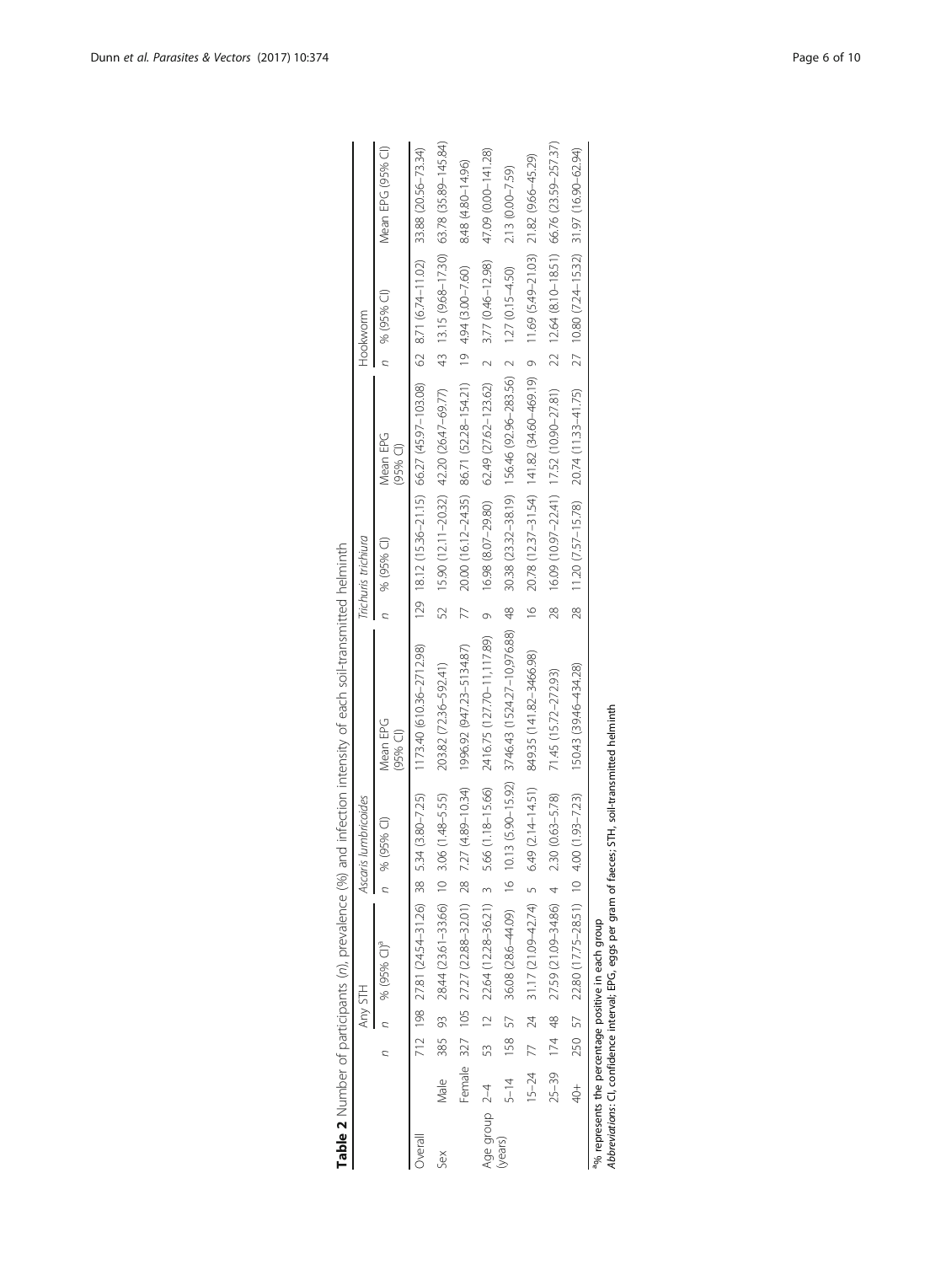<span id="page-6-0"></span>

data have been log-transformed) then the distribution is overdispersed, since for a Poisson (i.e. random) distribution the variance equals the mean value. An approximately linear relationship exists between the logarithm of the mean egg count and the logarithm of the variance of egg count. This is the pattern predicted by a negative binomial distribution for the EPG counts. In such plots, gradient values much greater than unity represent high degrees of aggregation in EPG within the sampled people within each age group.

## STH burden in adults

Prevalence of infection with at least one STH in adults (over 15 years old) was 25.75%. The most prevalent STH in adults was T. trichiura (14.37%), followed by hookworm (11.58%) and A. lumbricoides (5.66%). The difference in prevalence between adults and the other age groups was not statistically significant for overall STH

prevalence ( $\chi^2$  = 3.24, P = 0.07), but was significant for each separate STH (A. lumbricoides:  $\chi^2$  = 6.99, P < 0.01; T. trichiura:  $\chi^2$  = 15.16, P < 0.0001; hookworm:  $\chi^2$  = 16.31, P < 0.0001). Within the adults, the only significant difference in prevalence between males and females was in hookworm (A. lumbricoides:  $\chi^2 = 1.62$ ,  $P = 0.20$ ; T. trichiura:  $\chi^2 = 0.43$ ,  $P = 0.51$ ; hookworm:  $\chi^2$  = 14.48, P < 0.001); males had a higher prevalence of hookworm (18.06%) compared to females (6.67%). Figure 3a shows the age breakdown of the STH-positive study participants alone. Of all the study participants infected with at least one STH, 65.15% were adults. Hookworm infections had the highest proportion of adults (93.55%) followed by T. trichiura infection (55.81%) and A. lumbricoides infection (50.00%). However, Fig. 3b shows the proportion of cumulative EPG by age group and STH species. Adults are the major contributors to the total hookworm (88.26%) EPG burden and contribute almost

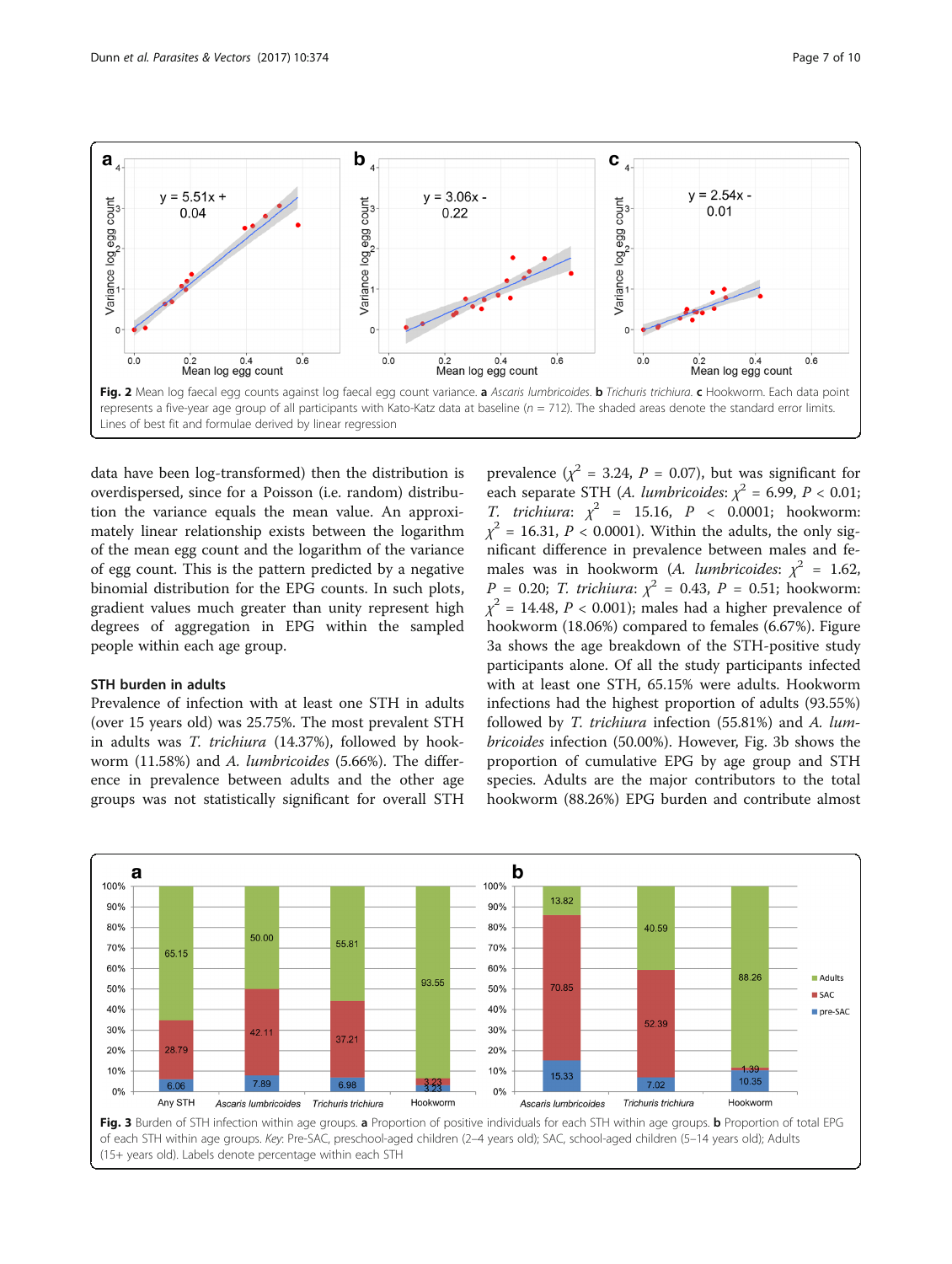half of the total T. trichiura (40.59%) EPG burden. However, adults contribute very little to the total A. lumbricoides (13.82%) EPG burden.

## **Discussion**

There have been considerable advances in STH control in Myanmar over the last 15 years. The results of two WHO-assisted nationwide STH surveys published in 2004 [[12\]](#page-9-0) and 2013 [\[13](#page-9-0)] showed a marked decrease in STH prevalence in SAC. Furthermore, in 2015, national MDA coverage of SAC reported to the WHO PCT databank was higher than 95% [\[10\]](#page-9-0). However, there are currently no systematic monitoring and evaluation (M&E) programmes in place to assess changes in STH infection over time, to validate PCT coverage data or to examine individual compliance to treatment at each round of MDA. There have been no recent published assessments of STH infection in Myanmar that reported communitywide (pre-SAC, SAC and adults) quantitative infection intensity measurements, such as mean EPGs. The Ministry of Health of Myanmar is currently planning to put in place a more structured M&E programme to assess the impact of MDA on STH and LF.

The present study aimed to measure the burden of STH infection in communities that had been receiving MDA. The study villages chosen had received three years of MDA (starting in 2013) at the beginning of the study and four years of MDA by the end of the study. Results presented here, from the first survey in August 2015, revealed that 27.81% of participants remain infected with at least one STH. Similar STH prevalence were recently recorded in the Philippines [[19\]](#page-9-0), Cambodia [[20\]](#page-9-0) and Vietnam [\[21\]](#page-9-0). The prevalence of each STH in SAC was also higher than the last reported measurements in 2013 [[13](#page-9-0)], indicating that more comprehensive M&E is required to accurately assess the national burden of STH. The data presented here provide valuable evidence that, at least in the delta area, STH prevalence has not substantially decreased since the last M&E activities in 2013 and that further work is required to elucidate the STH situation in the whole country. Subsequent reports will analyse the longitudinal data from all three surveys focussing on patterns of STH reinfection, the presence of and factors associated with predisposition to infection, and compliance to treatment by gender and age group.

A key finding of this study was that T. trichiura is the most prevalent STH. It has been well documented that albendazole is significantly less efficacious against T. trichiura than the other STH [[22](#page-9-0), [23\]](#page-9-0). A systematic review and meta-analysis by Keiser & Utzinger, 2008 [[22](#page-9-0)] reported the cure rate (CR) of albendazole against T. trichiura to be just 43.6% (as opposed to 78.4% against hookworm and 93.9% against A. lumbricoides). Low drug efficacy against T. trichiura could have contributed to the limited decrease in prevalence over the period between the WHO nationwide surveys compared to A. lumbricoides and hookworm [[12](#page-9-0), [13\]](#page-9-0). Other possibilities such as benzimadazole drug resistance and inadequate drug absorption should also be explored in future M&E studies [\[24, 25\]](#page-9-0).

The STH MDA programme in Myanmar is targeted at SAC, as recommended by the WHO [[4\]](#page-9-0), with the aim of reducing STH-related morbidity. However, there is an increasing focus on STH infection in adults as research and control goals turn towards the prospect of interrupting transmission [\[26](#page-9-0)–[28\]](#page-9-0). The majority of STH infections in the study villages are harboured by adults (65.15%). Furthermore, most of the hookworm EPG burden within the community was harboured in adults. This is not surprising as it has been well documented that hookworm prevalence and intensity is consistently higher in adults [[29\]](#page-9-0). It is surprising that 40.59% of the total T. trichiura EPG burden was in adults. This will in part be due to the fact that there are more adults in the study sample than children. Adults are clearly significant contributors to STH transmission, perhaps due to poor compliance to MDA. Studies in Laos [\[30, 31\]](#page-9-0) and Malaysia [[32](#page-9-0)] have also found similar STH prevalence in adults. Whilst treatment and monitoring of infection in children is of the utmost importance to control morbidity, adults should be included in M&E programmes. Adults are an important reservoir of infection and STH transmission control will not be achieved without greater focus on the older age groups.

It is important to note that individual compliance (actually ingesting the drug at each round of treatment) to MDA programmes is not well recorded or researched in any national MDA programme for which WHO records MDA coverage [\[33](#page-9-0), [34\]](#page-9-0). Reported coverage may be high [[10\]](#page-9-0), but if this does not include monitoring of actual albendazole ingestion then the numbers may be inflated. If there is systematic non-compliance to MDA in the community, STH prevalence and intensity will not drop as rapidly as predicted when assuming full compliance [[35\]](#page-9-0) given that persistent non-compliers act as a reservoir of infection. We attempted to avoid noncompliance during the study by instructing the participants to ingest the albendazole immediately upon administration by the survey teams.

A limitation of this study is that only a single slide from a single stool sample per participant per survey was examined. Due to the low sensitivity of the Kato-Katz technique [[36](#page-9-0)–[38\]](#page-9-0), there is a possibility that the prevalence of STH has been underestimated. Research on the use of quantitative polymerase chain reaction (qPCR) for testing stool samples has concluded that the qPCR technique is more sensitive than Kato-Katz [[39](#page-9-0), [40](#page-9-0)]. Faecal samples from the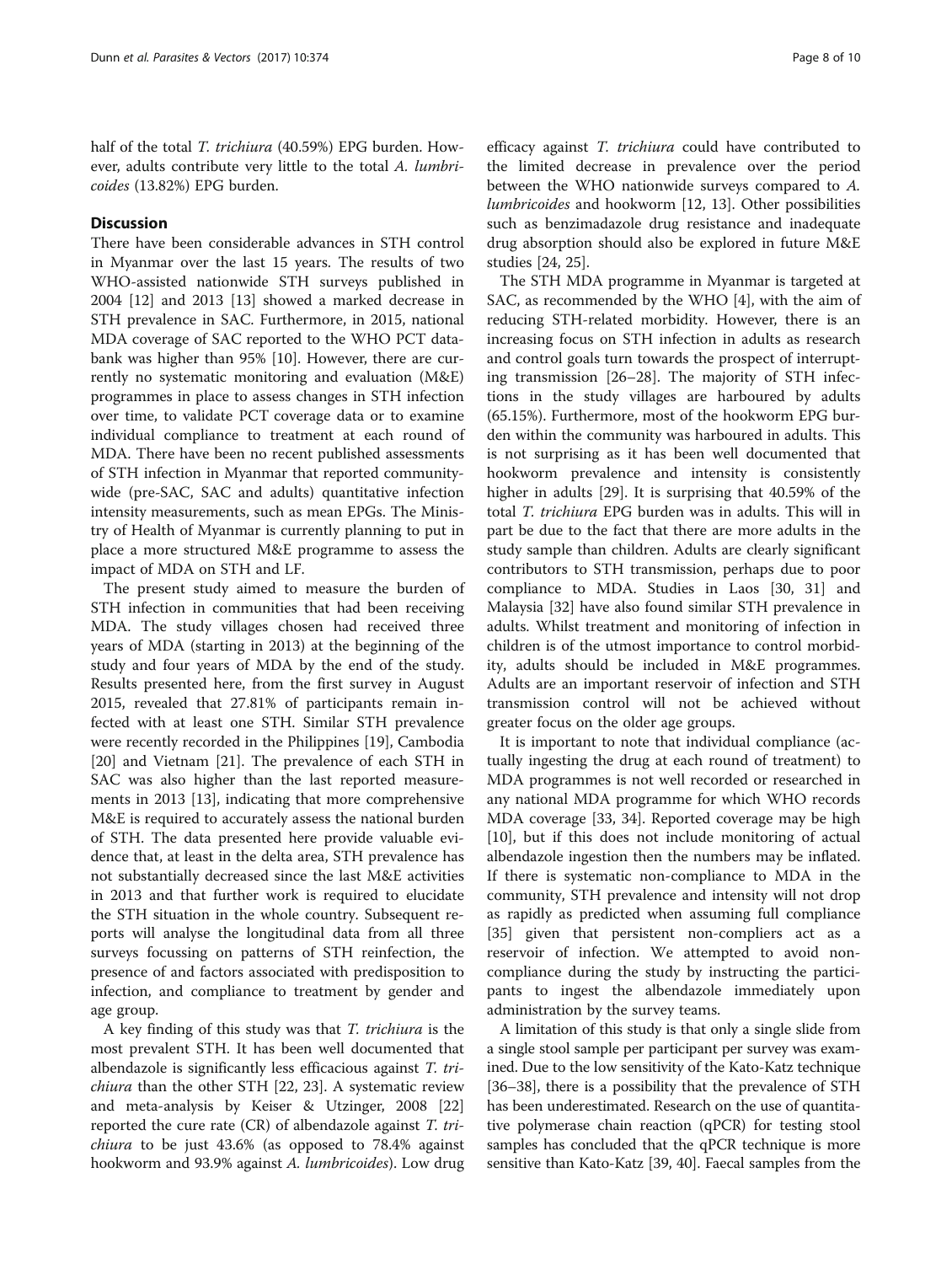<span id="page-8-0"></span>study described here have been stored for qPCR diagnostic testing. Further epidemiological research on STH should include a qPCR component for a more accurate assessment of prevalence and intensity. Another limitation is the possibility of selection bias from the inclusion criteria and from the characteristics of participants lost to follow-up. Due to ethical considerations, stool samples could not be taken from people who refused treatment. Therefore, the results may be biased towards participants who are more likely to be compliant to MDA and consequently have their STH infections treated more frequently, underestimating STH infection in the community. Unfortunately, loss to follow-up was high with only 67.45% of enrolled participants completing the study. The main reason given by participants for dropping out of the study was fatigue with the study methods, mainly citing the stool collection. For future STH studies, to ensure that sample size is maximised, it would be beneficial to make stool collection as easy as possible for the participants. This complication also provides an impetus for further developing new diagnostic techniques, such as ELISA [\[41, 42](#page-9-0)], that are reliant on blood samples instead of stool samples.

## Conclusions

Despite four years of SAC-targeted and community-wide MDA, STH transmission is continuing in the chosen study sites. STH infection was found in all age groups but the majority of infections were found in adults. Whilst the results presented here will be helpful to the national MDA programmes of Myanmar, further surveys are required in the different ecological zones to fully elucidate the nationwide epidemiological pattern of STH infection in Myanmar. Much higher prevalences might be expected in remote rural regions. There is an urgent need for the design and implementation of community wide M&E programmes.

## Additional files

[Additional file 1:](dx.doi.org/10.1186/s13071-017-2306-2) STROBE checklist. (TIFF 665 kb) [Additional file 2:](dx.doi.org/10.1186/s13071-017-2306-2) Sample size back calculation. (DOC 85 kb) [Additional file 3: Figure S1.](dx.doi.org/10.1186/s13071-017-2306-2) Study participation flow-chart. (TIFF 524 kb) [Additional file 4: Figure S2.](dx.doi.org/10.1186/s13071-017-2306-2) Study methods flow-chart. (DOCX 17 kb) [Additional file 5: Figure S3.](dx.doi.org/10.1186/s13071-017-2306-2) Age pyramids. (TIFF 465 kb)

#### Abbreviations

CI: Confidence interval; CR: Cure rate; DALY: Disability-adjusted life year; DEC: Diethylcarbamazine citrate; EPG: Eggs per gram of faeces; GPS: Global positioning system; LF: Lymphatic filariasis; M&E: Monitoring and evaluation; MDA: Mass drug administration; MMK: Myanmar kyats; NTD: Neglected tropical diseases; PCT: Preventive chemotherapy; Pre-SAC: Preschool-aged children; qPCR: quantitative polymerase chain reaction; SAC: School-aged children; STH: Soil-transmitted helminths; STROBE: Strengthening the reporting of observational studies in epidemiology; WHO: World Health Organization.

#### Acknowledgements

We thank the Myanmar Ministry of Health and Sports and the Department of Public Health for approving and supporting the study. We thank the township medical officers of Taikkyi and Nyaung Don townships for their support and advice. We would like to give special thanks to the village midwives, health assistants and the health team volunteers. We would like to thank the people of Udo and Kyee Kan Theik villages for their participation in the study, their support and their patience. We thank the laboratory technicians from the Defence Services Medical Academy, without which this study could not have gone ahead. Dr. Mya Mya Aye provided much help at the beginning of the study on site selection and parasitology. We also thank the Department of Medical Research, Myanmar, for their help with the Myanmar ethical process. We also thank Rita Oliveira, Alice Easton and Bruno Levecke for their advice on laboratory methods and sample storage. Rita Oliveira and Rajiv Sarkar provided advice concerning data analysis reported in this paper.

#### Funding

The study was funded by the London Centre for Neglected Tropical Disease Research (funded by GlaxoSmithKline). JCD, AAB and NYW are supported by the London Centre for Neglected Tropical Disease Research (funded by GlaxoSmithKline). RMA is supported by the Bill and Melinda Gates Foundation (#OPP1053230). The funders had no role in study design, data collection and analysis, decision to publish, or preparation of the manuscript.

#### Availability of data and materials

The datasets generated and analysed during this study are not publicly available as they include individual-level infection data, but are available from the corresponding author on reasonable request.

#### Authors' contributions

JCD, AAB, AMML, MMS, NSM and RMA contributed to designing the study. AT helped to secure necessary permissions from the Ministry of Health and Ministry of Education. JCD, AAB, NYW and AMML wrote the study protocol. JCD, AAB, NYW, STL and KKS led and conducted the field work. JCD conducted the data analysis. JCD, AAB and RMA contributed to the writing of the paper. All authors read and approved the final manuscript.

### Ethics approval and consent to participate

The protocol of the study was approved by the Imperial College Research Ethics Committee (ICREC Reference - 15IC2667), London, UK and the Department of Medical Research (DMR) Ethics Review Committee, Yangon, Myanmar. An informed consent form was signed by each participant, parents/guardians signed consent forms on behalf of their children (under 18 years old) and children aged 10–17 years also signed assent forms. All study participants were offered treatment with albendazole regardless of their disease status. Participants were also reminded that they were free to leave the study at any time, and that doing so would not affect their access to treatment through existing government MDA programmes.

#### Consent for publication

Not applicable.

#### Competing interests

Roy M Anderson is a non-executive board member of GlaxoSmithKline (GSK). GlaxoSmithKline played no role in study design, data collection and analysis, decision to publish, or preparation of the manuscript. All of the other authors declare that they have no competing interests.

#### Publisher's Note

Springer Nature remains neutral with regard to jurisdictional claims in published maps and institutional affiliations.

#### Author details

<sup>1</sup>Department of Infectious Disease Epidemiology, School of Public Health Faculty of Medicine, Imperial College London, W2 1PG, London, UK. <sup>2</sup>London Centre for Neglected Tropical Disease Research, London, UK. <sup>3</sup>University of Public Health, Myorma Kyaung Street, Yangon 11131, Myanmar. <sup>4</sup>Defence Services Medical Academy, Pyay Road, Mingaladon, Yangon 11021, Myanmar. 5 Ministry of Health and Sports, Nyapyitaw, Myanmar.